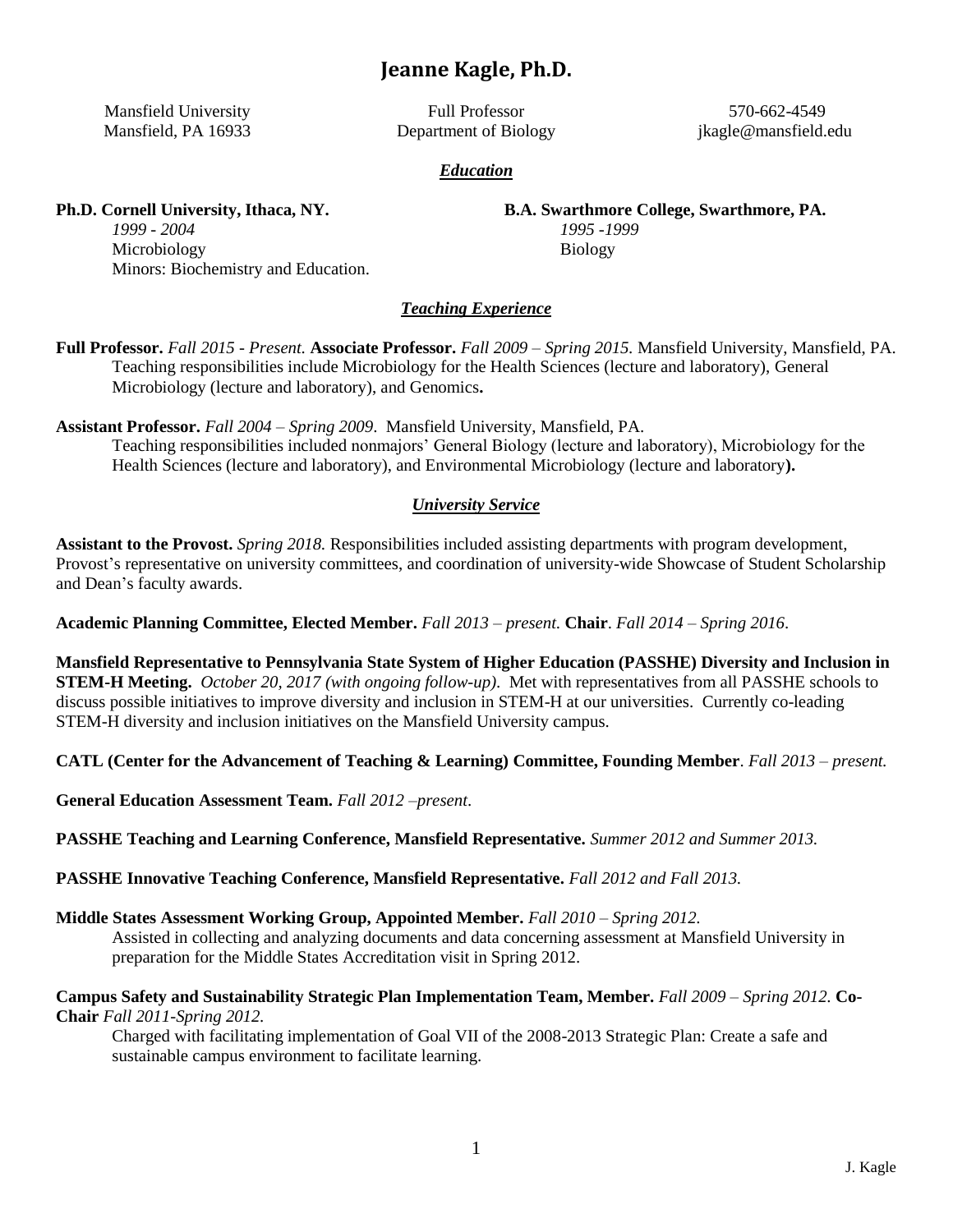#### **General Education Restructuring Committee, Elected Member.** *Fall 2009 – Spring 2011.*

Charged with examining the Mansfield University general education program and, if necessary, proposing alternatives which would be approved by faculty vote. The resulting restructured general education program was implemented in the Fall 2011 semester.

**Mansfield University Center for the Advancement of Teaching and Learning (CATL), Director.** *Summer 2008 – Spring 2011*.

Responsible for maintaining CATL website, developing programs for teaching skills refinement and recognition, and providing teaching-related resources for faculty.

#### **Mansfield University Biology Department Assessment Committee, Appointed Member.** *Spring 2007 – present.*

The purpose of the Assessment Committee is to establish departmental learning goals and to develop effective assessments of those learning goals.

#### **Mansfield University Faculty Professional Development Committee, Appointed Member.** *Summer 2006 – Spring 2012*. **Chair** *Fall 2011- Spring 2012*.

MU FPDC is charged by the Provost to disburse funds available for faculty and student professional development and faculty- student research support.

#### **Mansfield University General Education Subcommittee, Elected Member.** *Fall 2005 – Spring 2011*.

The General Education Subcommittee (GES) oversees the General Education Program. GES considers changes to the program and forwards program changes to the Academic Affairs Committee.

## *Grants & Honors*

#### **Visiting Instructor at China Pharmaceutical University, Nanjing.** *July 4-11, 2016.*

Taught a 16-hour course on "Antibiotics, Resistance, and Alternatives" to undergraduate pharmacy students.

#### **Pennsylvania State System of Higher Education (PASSHE) FPDC Faculty Research Grant.** *Spring 2014 – Fall 2015*.

Awarded by the Pennsylvania State System of Higher Education (PASSHE) for the project titled "Comparative Genomics and Growth Characteristics of Phototrophs in the Bacterial Genus *Sphingomonas*"

#### **NSF Grant in the Symbiosis, Defense and Self-recognition program.** *2014-2017.*

Collaborator with Principal Investigator Dr. Angela Douglas. Portion of grants will fund bringing Mansfield students to Cornell University to perform genomics research.

**Outstanding Senior Mentor Award.** *2013.* Nominated by David Glasbrenner.

#### **Mansfield University Course Innovation and Development Grant.** *Summer 2011 –Fall 2011.*

Funding to develop interactive StarBoard learning activities for Biology and Microbiology.

#### **PASSHE FPDC Faculty Research Grant.** *Spring 2009 – Fall 2010*.

Awarded by the Pennsylvania State System of Higher Education (PASSHE) for the project titled "Sequencing, Annotation, and Experimental Confirmation of Genes Involved in the Metabolism of Triclosan by *Sphingomonas* sp. Strain RD1". With Dr. Brian King and student Precious Grinnage.

**Pennsylvania Department of Environmental Protection Environmental Education Grant.** *Fall 2008 – Spring 2009.* Funding awarded for the development and implementation of an acid mine drainage curriculum for high school students encompassing preparatory lessons, a field trip, and follow up lessons. In collaboration with Mansfield University faculty John Kirby (Biology), Gregory Carson (Chemistry), and Jennifer Demchak (Geography & Geology).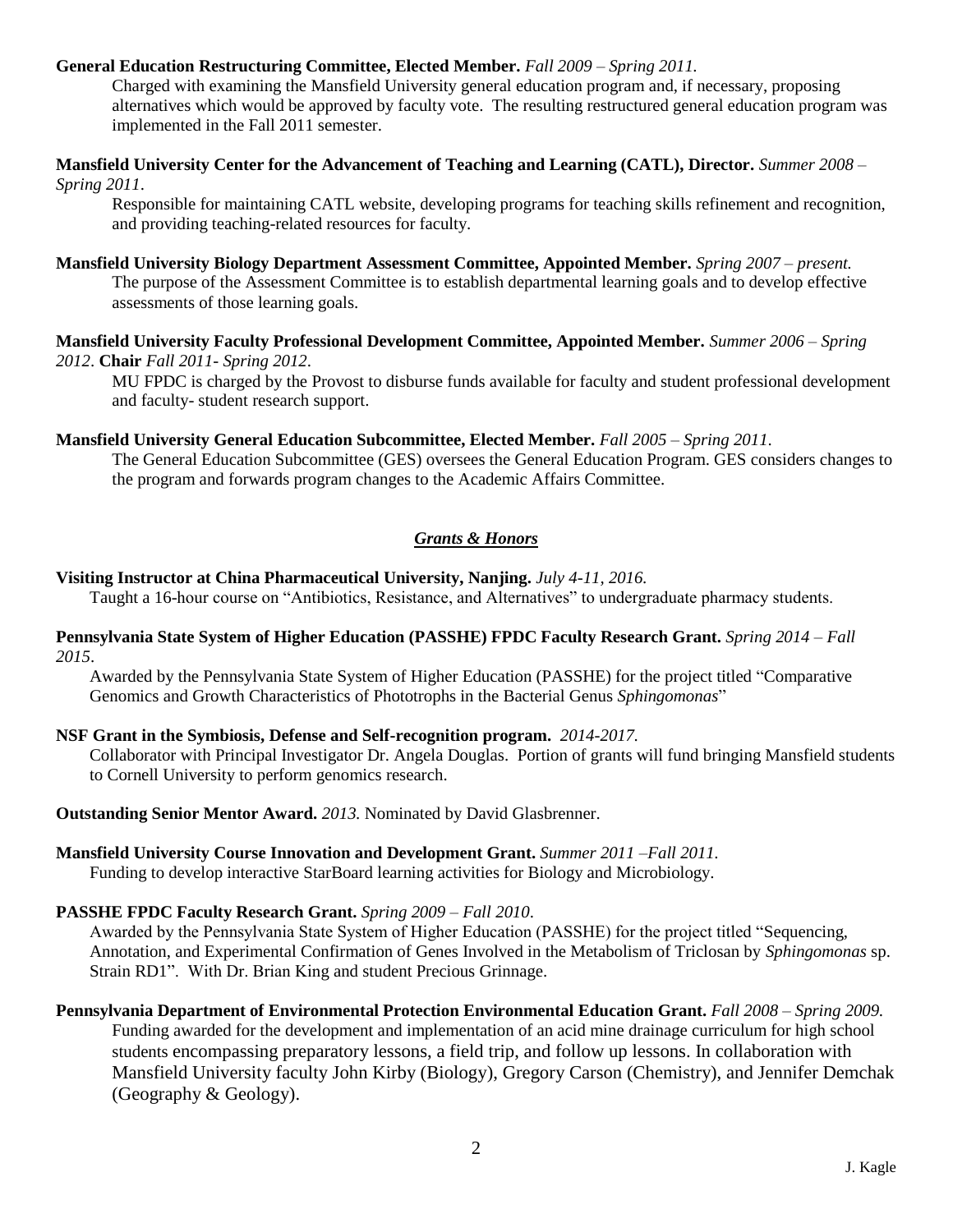#### **MU FPDC Alternate Work Assignment.** *Fall 2007.*

One-quarter teaching load release time awarded by Mansfield University for "Preparation of a Journal Article Reporting the Effects of Acid Mine Drainage on Bacterial Populations". With student Whitney Honey.

#### **PASSHE FPDC Non-Tenured Faculty Research Grant.** *Spring 2007 – Fall 2008*.

Awarded by the Pennsylvania State System of Higher Education (PASSHE) for the project titled "Survey of Environmental Bacteria for the Ability to Convert Vegetable Oil to Biodiesel". With student Cynthia Carlineo.

#### **NSF Summer Workshop at Governors State University.** *Summer 2006*.

Nationally, 24 participants were selected to attend this teaching workshop "Addressing Environmental Problems to Stimulate Undergraduate Learning."

#### **Mansfield University (MU) Faculty Professional Development Committee (FPDC) Faculty-Student Research, Research, and Travel Grants.** *Spring 2005* **-** *Fall 2008.*

A total of 12 grants awarded by the Mansfield University FPDC for faculty-student research and travel to present research at regional conferences.

#### **American Society for Microbiology (ASM) Conference for Undergraduate Educators (CUE) Early Career Travel Grant.** *Summer 2005*.

Granted to promising new faculty by the American Society for Microbiology (ASM) for travel to the ASM Conference for Undergraduate Educators (ASMCUE).

#### **Howard Hughes Medical Institute (HHMI) Predoctoral Fellow**. *Fall 1999 – Summer 2004*.

Awarded by the Howard Hughes Medical Institute for full support of study leading to Ph.D.

### *Publications*

**Kagle, J.M., C. Paxson, P. Johnstone, A.G. Hay. 2015.** Identification of a gene cluster associated with triclosan catabolism. Biodegradation. 26(3): 235-246.

**Newell, P.D., J.M. Chaston, Y. Wang, N.J. Winans, D. Sannino, C. Wong, A.J. Dobson, J. Kagle, A.E. Douglas.** *2014.* In vivo function and comparative genomic analyses of the Drosophila gut microbiota identify candidate symbiosis factors. Frontiers in Microbiology. 5: 576. doi: 10.3389/fmicb.2014.00576.

**Honey, W., T. Yenilaitus, and J. Kagle.** *2013*. Analysis of the Impact of Acid Mine Drainage on Bacterial Populations in the Upper Tioga Watershed. Journal of the Pennsylvania Academy of Sciences. 87: 34-41.

**Kagle, J., J.M. Chaston, P.D. Newell, C. Wong., and A.E. Douglas.** *2012*. Draft Genome Sequence of *Lactobacillus plantarum* DmelCS\_001, isolated from the Gut of *Drosophila melanogaster* Canton S. Open Access: http://www.angeladouglaslab.com/bacterial-genomes.html.

**George, Kevin W., J. Kagle, L. Junker, A. Risen, and A. G. Hay.** *2011*. Growth of *Pseudomonas putida* F1 on styrene requires increased catechol-2, 3-dioxygenase activity, not a new hydrolase. Microbiology. 157(1): 89-98.

**Kagle, J., A.W. Porter, R.W. Murdoch, G. Rivera-Cancel, and A.G. Hay.** *2009*. Biodegradation of pharmaceutical and personal care products. Advances in Applied Microbiology. 67: 66-108.

**Kagle, J. and A.G. Hay.** *2007*. Microbial Evolution is in the Cards: Horizontal Gene Transfer in the Classroom. American Biology Teacher. 69(1): 24-28.

**Kagle, J. and A.G. Hay.** *2006*. Phenylacetylene reversibly inhibits the phenol hydroxylase of *Pseudomonas* sp. CF600 at high concentrations but is oxidized at lower concentrations. Applied Microbiology and Biotechnology. 72(2): 306-315.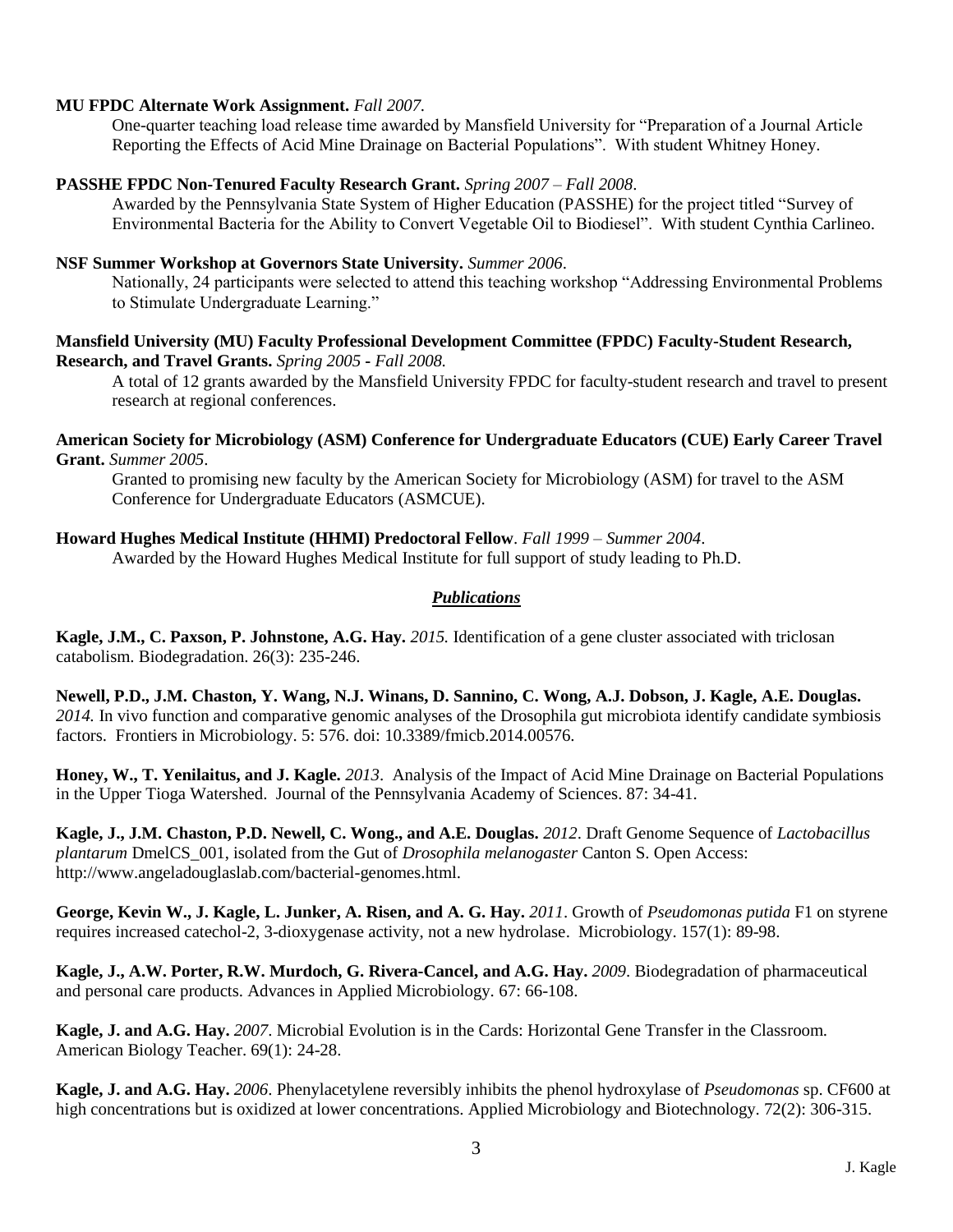**Kagle, J.** *2006*. Increasing Motivation in a Nursing Microbiology Course by Studying Microbes with a Personal Relevance. Focus on Microbiology Education. 12(2): 15-17.

**Kagle, J. and A.G. Hay.** *2002*. Construction of a Broad Host-Range Vector Conferring Triclosan Resistance. Biotechniques.33(3): 490-492.

#### *Invited Talks*

### **Small Talk: Chemical Conversations with Bacteria. American Chemical Society, Corning Section.** Corning, NY. March, 2017

**Down the drain: The environmental fate of pharmaceuticals and personal care products. American Chemical Society, Corning Section.** Corning, NY. December, 2011.

## **Effects of Acid Mine Drainage on Bacterial Populations. Alfred University.** Alfred, NY. October, 2006.

.

**Wells College.** Aurora, NY. February, 2007.

## *Poster Presentations (Peer-Reviewed)*

**Putt, A.D. and J. Kagle.** *2017*. Detection of the Putative Triclosan Oxygenase Gene *tcsA* in Wastewater Treatment Plants. ASM Microbe 2017.

**Abraham, S. and J. Kagle.** *2013.* Effect of Triclosan Soap on Diversity of Triclosan-Resistant Bacteria on Hands. 89th Annual meeting of the Pennsylvania Academy of Science.

**Carlineo, C. and J. Kagle.** *2008*. Survey of Bacterial Isolates for Lipase Activity. 108th General Meeting of the American Society for Microbiology.

**Honey, W. and J. Kagle.** *2008*. Analysis of the Impact of Acid Mine Drainage on Bacterial Populations in the Upper Tioga Watershed. 108<sup>th</sup> General Meeting of the American Society for Microbiology.

**Kagle, J.** *2006*. Using Photographic Collections to Teach Environmental Impact of Microbial Activity in a General Microbiology Course.  $106<sup>th</sup>$  General Meeting of the American Society for Microbiology.

**Kagle, J. and A.G. Hay.** *2005*. Evidence for Metabolism of Styrene by *Pseudomonas putida* F1 beyond 2-Hydroxy-6- Oxo-Octa-2,4,7-Trienoic Acid. 105<sup>th</sup> General Meeting of the American Society for Microbiology.

**Kagle, J. and A.G. Hay.** *2003*. Molecular Characterization of Oxygenases from the Triclosan-Mineralizing Bacterium *Sphingomonas* sp. RD1. 103rd General Meeting of the American Society for Microbiology.

**Kagle, J. and A.G. Hay.** *2002*. Induction of Triclosan Degradation in *Sphingomonas* sp. RD1. 102nd General Meeting of the American Society for Microbiology.

**Kagle, J. and A.G. Hay.** *2001*. Correlation between Mineralization of and Resistance to the Antimicrobial Agent Triclosan. 101st General Meeting of the American Society for Microbiology.

## *Poster Presentations (Not Peer-Reviewed)*

**Kagle, J. and H. Chester.** *2015.* Comparative Genomics of Putative Phototrophs in the Genus *Sphingomonas.* North Eastern Microbiologists: Physiology, Ecology, and Taxonomy.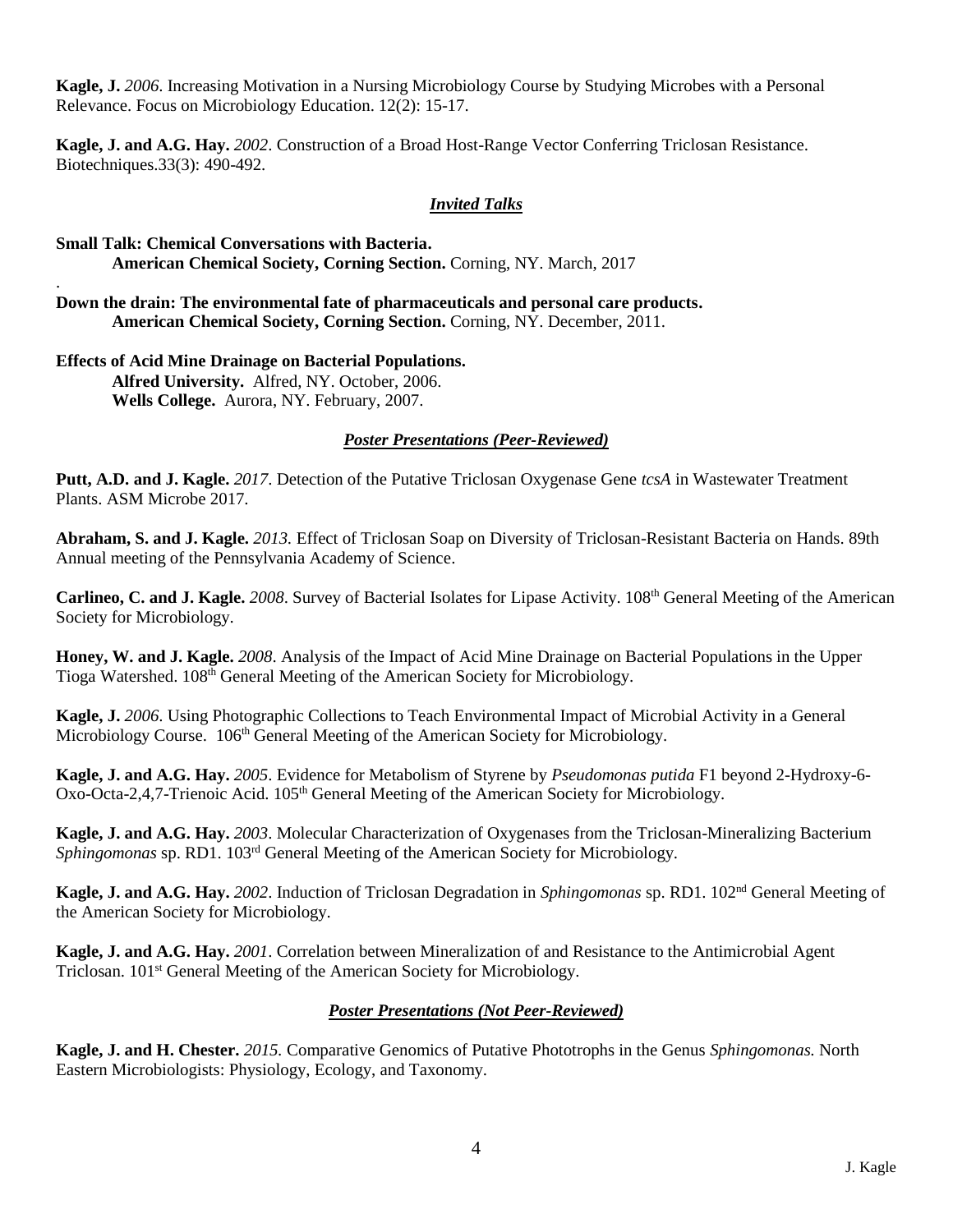**Kagle, J.** *2014*. Assessment of Selected *Sphingomonas* Species for Characteristics of Aerobic Anoxygenic Phototrophy. Allegheny Branch of the American Society for Microbiology.

**Nassar, A. and J. Kagle.** *2012*. Effect of Triclosan-Cotaining Soap on Triclosan Resistance and Antibiotic Cross-Resistance of Bacteria Found on Hands. North Eastern Microbiologists: Physiology, Ecology, and Taxonomy.

**Paxson, C. and J. Kagle.** *2011.* Identification of a putative triclosan oxygenase in *Sphingomonas* sp. RD1. Allegheny Branch of the American Society for Microbiology.

**Kagle, J. and B. King.** *2010.* Identification of a Putative Chlorocatechol Catabolic Pathway in the Triclosan Degrader *Sphingomonas* sp. RD1. North Eastern Microbiologists: Physiology, Ecology, and Taxonomy.

**Honey, W. and J. Kagle.** *2007*. Analysis of the Impact of Acid Mine Drainage on Bacterial Populations in the Upper Tioga Watershed. Second Annual Susquehanna River Initiative Symposium.

#### *Professional Memberships*

**American Society for Microbiology.** *2000 – present*. **National Association of Biology Teachers.** *2003 – 2007*.

#### *Professional Activities*

**The Reagent Project.** Board Member. *Spring 2016-present.*

**Environmental Sciences Advisory Board of Corning Community College.** Member. *Spring 2013-present.*

**PASSHE Virtual Conference Committee.** Member. *Summer 2013 – present.*

**Biodegradation Journal Peer Reviewer.** *Spring 2011.*

- **Commonwealth of Pennsylvania University Biologists (CPUB) Poster Presentation Judge.** *Spring 2008*. Judged Molecular and Cellular Biology research posters at the 2008 meeting of CPUB.
- **American Society for Microbiology Conference for Undergraduate Educators (ASMCUE).** *Spring 2007*. Peer-reviewed abstracts submitted for poster presentation at the 14<sup>th</sup> annual conference.
- **MicrobeLibrary Photographic Collection.** *2006 – present*.

Peer-review visual resources relating to environmental microbiology and microbial ecology.

**Strelkauskas, Microbiology for the Health Care Professional.** *Fall 2006*. Reviewed selected chapters of new microbiology textbook for allied health majors being considered for publication by John Wiley & Sons, Inc.

#### *Community Service*

**IDEAS Day at Mansfield University.** *2016, 2017, 2018.*

Developed and ran hands-on microbiology activities for 4<sup>th</sup>-6<sup>th</sup> graders.

**Rosalind Franklin Science Forum at the Alternative School for Math and Science.** *May 21, 2013 and May 20, 2014*. As a panel member, listened to student presentations of their science fair projects and provided feedback. Also, answered questions about being a scientist.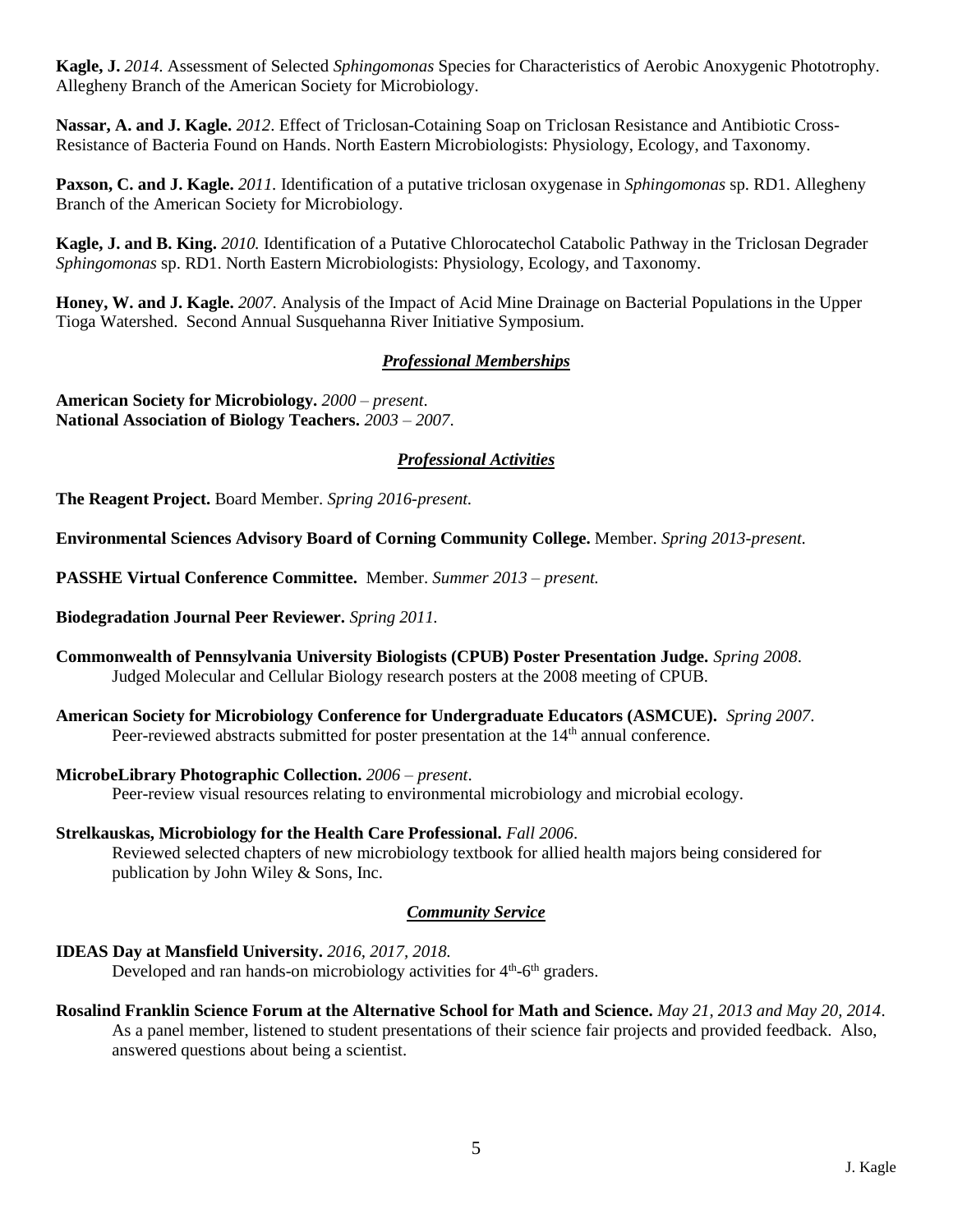#### **Families Explore at Corning Museum of Glass.** *Fall 2010.*

Attendees looked at nonpathogenic microorganisms from common places using light microscopes, dissecting microscopes, petri plates and pictures.

#### **Tioga County Concerned Citizens Committee (TCCCC), Joint Watershed Committee.** *2005-2013*.

Member of the committee representing Mansfield University. Also assisted members of the TCCCC in taking high school students to acid mine drainage-impacted sites and teaching them about acid mine drainage formation and impacts (Fall 2006 and Fall 2007).

#### *Undergraduate Research Students*

**Krystal Lefever.** *Spring 2018-present.* Effectiveness of essential oils for biofilm removal.

**Mareca Lodge.** *Spring 2017 – Fall 2017.* Effect of Tobacco Chewing on the Population Size of Oral *Streptococcus mutans.*

**Jessica Towey.** *Spring 2017 – Spring 2018.* Bacterial Functional Gene Profiling for Forensic Soil Identification.

- **Rachael Sterner.** *Spring 2017 –Fall 2017.* Synergistic Toxicity of Carbamazepine, Fluoxetine, and Benzalkonium Chloride on Murine Fibroblasts. (Co-Advised with Dr. Kristen Long)
- **Andrew Putt.** *Summer 2016 – Fall 2016.* Detection and monitoring of triclosan degradation gene expression *in situ.* Funding: ASM Undergraduate Research Fellowship.

*Fall 2015-Spring 2016.* Identification of bacterial iron oxidizers for mine drainage treatment. Publications/Presentations: Poster presentation at ASM Microbe 2017. Oral presentation at the annual meeting of the Commonwealth of Pennsylvania University Biologists (First Place in Session).

**Alexandria Gallagher.** *Fall 2015-Spring 2016.* The effects of low levels of ciprofloxacin on *Pseudomonas fluorescens* Publications/Presentations: Oral presentation at the annual meeting of the Commonwealth of Pennsylvania University Biologists (First Place in Session).

- **Joshua Mihalik.** *Spring 2014-Spring 2015.* Research: Distribution of Phototrophy and Pigmentation within the Genus *Sphingomonas*.
- **Michelle McKissick.** *Spring 2013 – Spring 2015*. Research: Determination of optimal conditions for endospore germination in *Bacllius cereus.*

**David Glasbrenner.** *Fall 2012 – Spring 2013*. Research: Determination of optimal growth of *Magnetospirillum magnetotacticum* and formation of nanomagents in varying environmental conditions Publications/Presentations: Oral presentation at the annual meeting of the Commonwealth of Pennsylvania University Biologists (First Place in Session).

|                             | <b>Sherin Abraham.</b> Fall 2012 – Spring 2013. Research: Effect of Triclosan Soap on Diversity of Triclosan-Resistant |
|-----------------------------|------------------------------------------------------------------------------------------------------------------------|
| Bacteria on Hands           |                                                                                                                        |
| Funding:                    | Awarded \$250 grant from Pennsylvania Academy of Science.                                                              |
| Publications/Presentations: | Poster presentation at 89th Annual meeting of the Pennsylvania Academy of                                              |
|                             | <b>Science</b>                                                                                                         |

**Nichole Eshelman.** *Spring 2012 – Spring 2013.* Research: Determination of optimal toluene concentration for growth and activity of toluene-degrading bacteria in soil. Publications/Presentations: Poster presentation at the annual meeting of the Commonwealth of Pennsylvania University Biologists (First Place in Session).